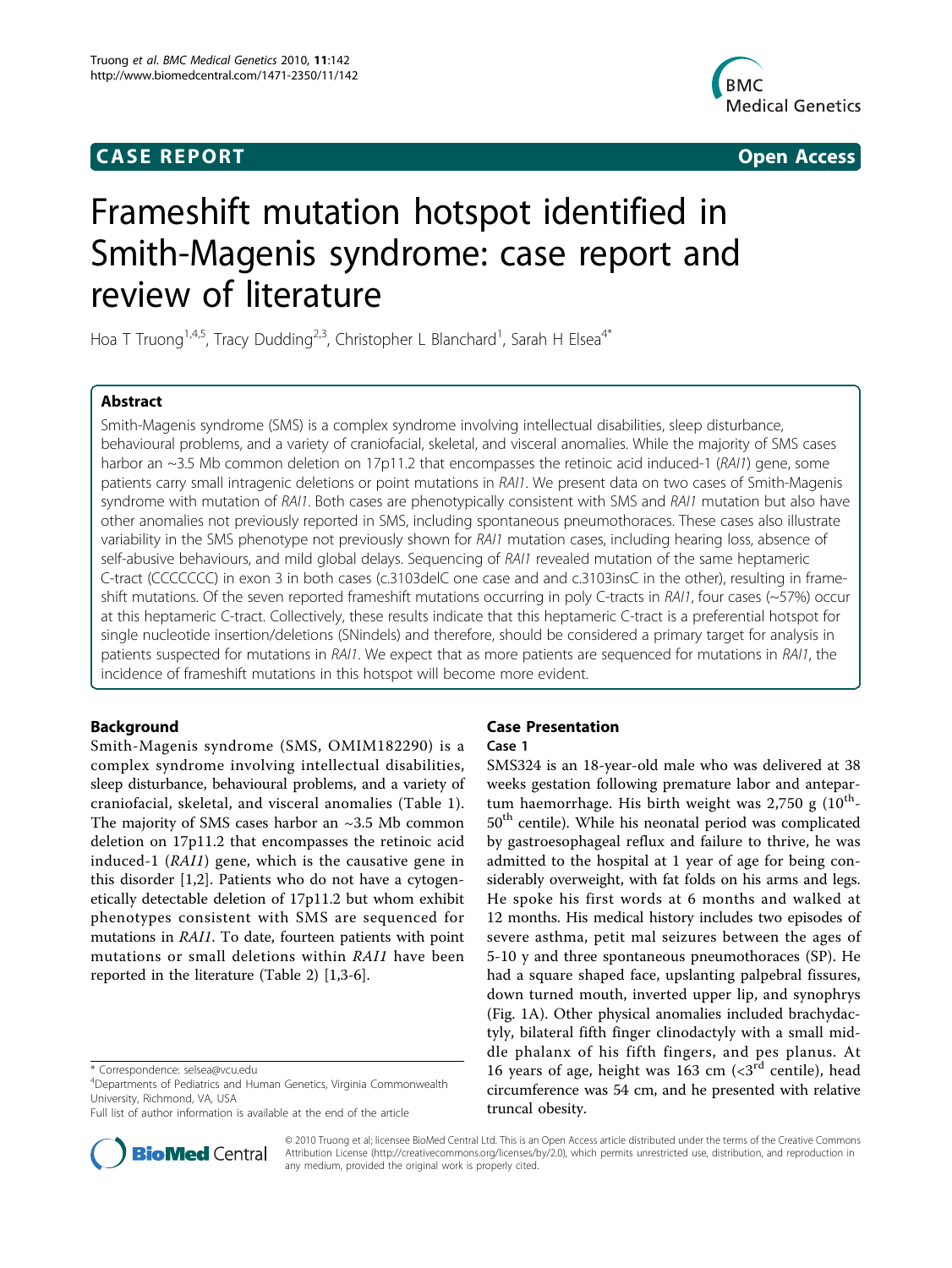| <b>Clinical findings</b>            | 17p11.2 deletion (%)* | RAI1 mutation (%)*  | <b>SMS324</b>    | <b>SMS335</b>   |
|-------------------------------------|-----------------------|---------------------|------------------|-----------------|
| Craniofacial/skeletal               |                       |                     |                  |                 |
| Brachycephaly                       | 89                    | 81.8                | $\boldsymbol{+}$ | $\! + \!\!\!\!$ |
| Midface hypoplasia                  | 92                    | 72.7                | $+/-$            | $^{+}$          |
| Prognathism (relative to age)       | 53                    | 88.8                | ٠                | ٠               |
| Tented upper lip                    | 73                    | 91.6                | $^{+}$           |                 |
| Broad square face                   | 81                    | 90.9                | $^{+}$           | $^{+}$          |
| Synophyrys                          | 62                    | 33.3                | $+$              |                 |
| Cleft lip/palate                    | 9                     | $\mathsf{O}\xspace$ |                  |                 |
| Brachydactyly (short fingers, toes) | 85                    | 83.3                | $^{+}$           | $^{+}$          |
| Short stature                       | 69                    | 9                   | $+$              | $^{+}$          |
| Scoliosis                           | 49-67                 | 36.3                | $^{+}$           | $^{+}$          |
| Otolaryngologic                     |                       |                     |                  |                 |
| Chronic ear infections              | 85                    | 54.5                | $\mathbb N$      | $^{+}$          |
| Hearing loss                        | 68                    | 10                  | $^{+}$           | $^{+}$          |
| Horse, deep voice                   | 80                    | 100                 | $+$              | J.              |
| Neurological/behavioral             |                       |                     |                  |                 |
| Intellectual disability             | 100                   | 100                 | $\! + \!\!\!\!$  | $^{+}$          |
| Speech delay                        | >90                   | 70                  | $+$              | $^{+}$          |
| Motor delay                         | >90                   | 70                  |                  | $^{+}$          |
| Hypotonia                           | >90                   | 61                  | $+$              | $^{+}$          |
| Seizures by history                 | $11 - 30$             | 16.6                | $^{+}$           | ٠               |
| Sleep disturbance                   | 70-100                | 100                 | $+$              | $^{+}$          |
| Self-hugging/hand-wringing          | 70-100                | 100                 |                  |                 |
| Attention-seeking                   | 80-100                | 100                 | $^{+}$           | $^{+}$          |
| Self-injurious behaviours           | 78-96                 | 100                 | $+$              | $^{+}$          |
| Onychotillomania                    | 25-85                 | 80                  |                  | $^{+}$          |
| Polyemboilokomania                  | 25-85                 | 90                  |                  | $^{+}$          |
| Head-banging/face-slapping          | 71                    | 60                  | $+$              | L,              |
| Ocular                              |                       |                     |                  |                 |
| Myopia                              | 53                    | 60                  | $\! + \!\!\!\!$  |                 |
| Strabismus                          | 50                    | 40                  | $^{+}$           | $^{+}$          |

# <span id="page-1-0"></span>Table 1 Phenotypic features of Smith-Magenis syndrome patients with a 17p11.2 deletion or RAI1 mutation

\*Modified from Girirajan et al. 2007;  $+$  = present,  $-$  = absent, N = unknown/not evaluated.

### Table 2 Mutations identified in exon 3 of RAI1

|                                      | Nucleotide change          | Amino acid change | <b>Mutation</b> |
|--------------------------------------|----------------------------|-------------------|-----------------|
| Mutations reported in Exon 3 of RAI1 | c.253del19 $a$             | p.Leu85fsX60      | Frameshift      |
|                                      | c.1449del $C^{b, +}$       | p.Pro483fsX34     | Frameshift      |
|                                      | c.2773del29 <sup>b</sup>   | p.Val925fsX8      | Frameshift      |
|                                      | c.3103ins $C^{c, d, +}$    | p.Gln1035fsX30    | Frameshift      |
|                                      | c.3103del $C^{e, f, +}$    | p.Gln1035fsX28    | Frameshift      |
|                                      | c.3801 del $C^{a, +}$      | p.Pro1267fsX46    | Frameshift      |
|                                      | c.5265del $C^{b, +}$       | p.Pro1755fsX74    | Frameshift      |
|                                      | c.1119del $C^{9,+}$        | p.Ser373fsX65     | Frameshift      |
|                                      | c.4649delC <sup>g, †</sup> | p.Ser1550fsX36    | Frameshift      |
|                                      | c.4933delGCCG9             | p.Ala1645fsX35    | Frameshift      |
|                                      | c.2878C > T <sup>c</sup>   | p.Arg960X         | Nonsense        |
|                                      | c.3634A>G <sup>e</sup>     | p.Ser1212Gly      | Missense        |
|                                      | c.4685A>G <sup>a</sup>     | p.Gln1562Arg      | Missense        |
|                                      | c.5423G > A <sup>a</sup>   | p.Ser1808Asn      | Missense        |

<sup>a</sup>Girirajan *et al.* 2005, <sup>b</sup>Slager *et al.* 2003, ʿBi *et al.* 2004, <sup>d</sup>SMS334, ˚Bi *et al. 2006, <sup>f</sup>SMS324, ª Girirajan et al., 2006, <sup>†</sup>Frameshift mutations resulting from SNindel in* poly C-tracts.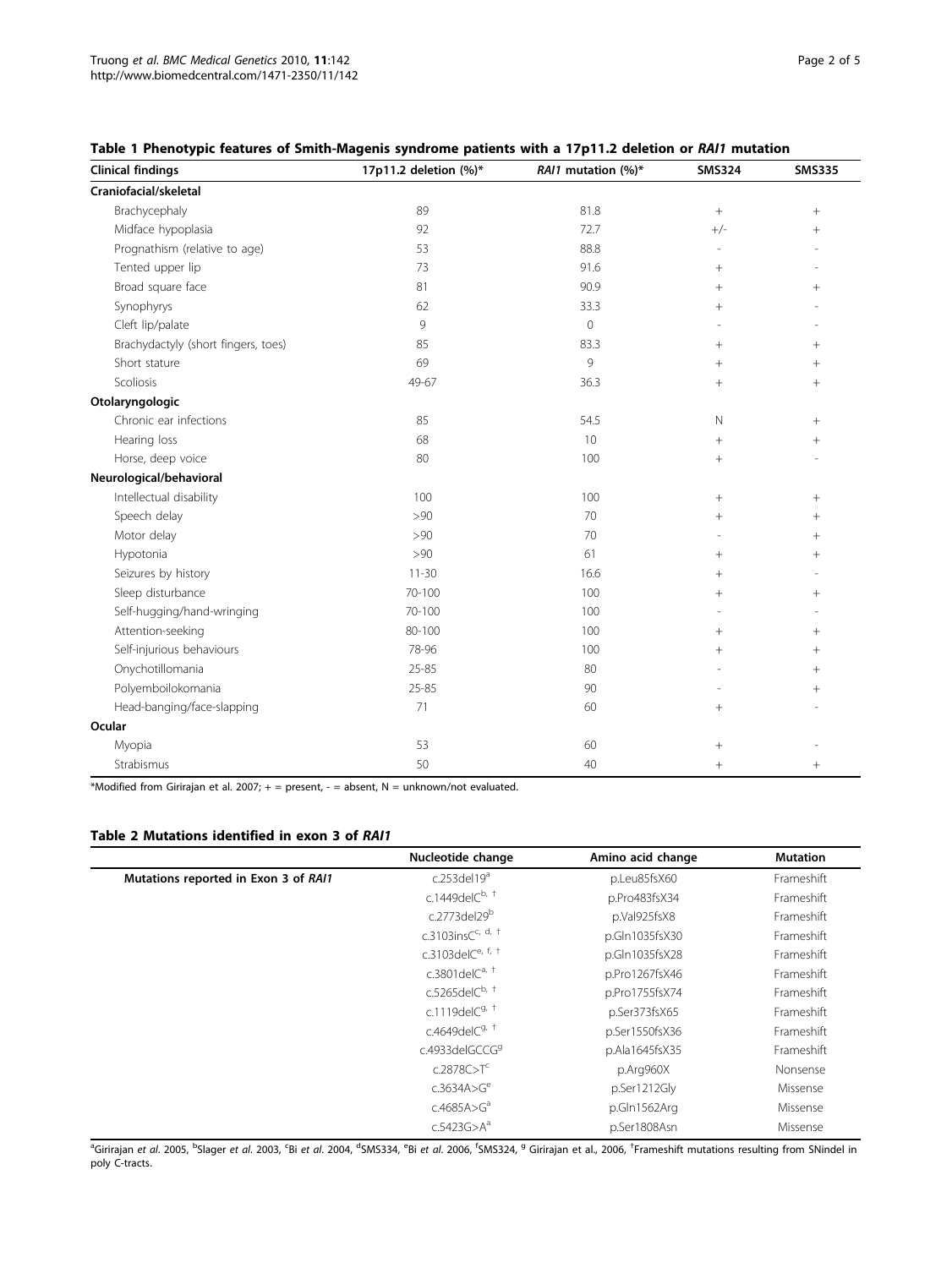<span id="page-2-0"></span>

Behaviorally, SMS324 exhibited head-banging and rage attacks starting at age 3. At age 16, he continues to have recurrent episodes of rage attacks, anxiety, and obsessional behavior. He has never slept through the night, with recurrent 3 a.m. wakenings. Apart from finger chewing, he exhibits no self-injurious behaviors, self hugging, onychotillomania or polyembolokomania, which are common behaviors found in SMS patients.

He has had a persistent history of sleep disturbance. A formal developmental assessment indicated a mild global developmental delay. He was initially diagnosed with attention deficit disorder; however, a later assessment indicated this diagnosis was incorrect. He was initially mainstreamed in a regular classroom at school but at age 16 now functions in an OI classroom with supervision. The patient was referred for SMS genetic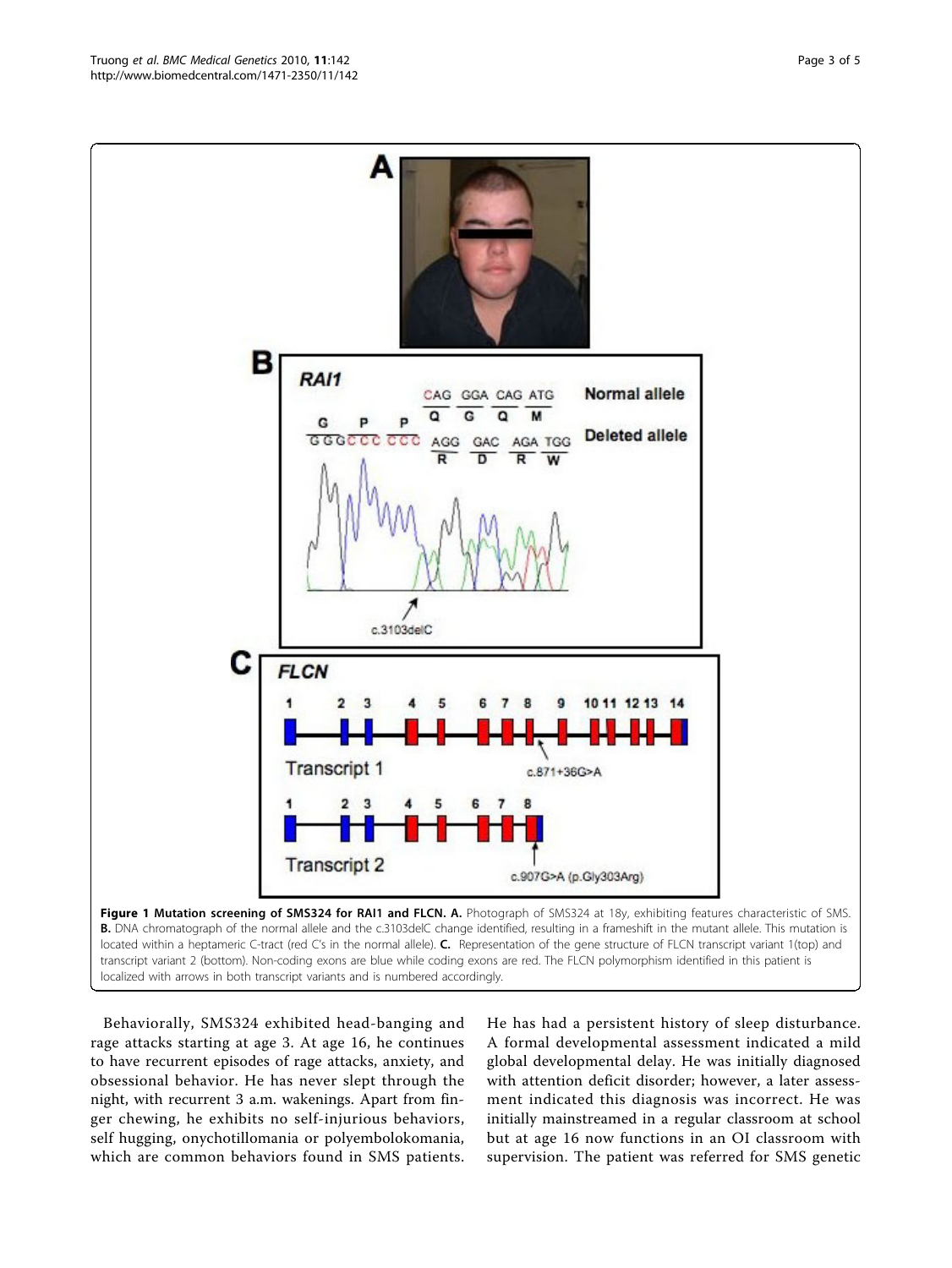evaluation based upon phenotypic similarities to SMS and/or RAI1 mutation patients (Table [1\)](#page-1-0).

Karyotype analysis and 17p11.2 FISH including RAI1 for this patient was normal, as were 22q11.2 FISH and subtelomeric deletion screening. DNA sequencing of RAI1, however, revealed a deletion of a single cytosine, c.3103delC, in a heptameric C-tract (CCCCCCC) of exon 3 (Fig. [1B\)](#page-2-0). This frameshift mutation predicts the misincorporation of 28 amino acids before a premature stop codon is introduced. The resulting truncated protein is predicted to be non-functional, contributing to the haploinsufficiency of RAI1.

# Case 2

SMS335, a 16-year-old female, was delivered full term with a birth weight of 3,398 g  $(90<sup>th</sup>$  percentile). The pregnancy was unremarkable aside from maternal Macrodantin use for urinary tract infection throughout. At the time of evaluation, SMS335 was short in stature  $(10^{th}$  -25<sup>th</sup> percentile), noted to have generalized hypotonia, global developmental delays, significant hearing loss, truncal obesity, and commonly observed behaviours of SMS including sleep disturbance, skin picking, and toenail removal. For SMS335, phenotypes consistent with SMS/ mutations in RAI1 are noted in Table [1](#page-1-0). Chromosome analyses for fragile-X syndrome, Prader-Willi syndrome and SMS were normal for this patient. DNA sequencing performed by GeneDx (Gaithersburg, MD) identified a c.3103insC, located within the same heptameric C-tract in exon 3 of RAI1, as noted in SMS324.

# Conclusions

Single nucleotide insertion/deletions (SNindels) occur at an estimated frequency of 1 for every 11,274 bp of the human genome, with more than half occurring in regions with mononucleotide repeats. SNindels can arise from slipped mispairing in regions with repeating units during DNA synthesis or repair [\[7](#page-4-0)]. The c.3103delC and c.3103insC frameshift mutations reported here were previously reported as novel mutations in two other patients [\[4,5](#page-4-0)]. Of the seven reported frameshift mutations occurring in poly C-tracts in RAI1, four cases (~57%) occur at this heptameric C-tract (Table [2\)](#page-1-0). Collectively, these results indicate that this heptameric C-tract is a preferential hotspot for SNindels resulting in a frameshift mutation, and therefore, should be considered a primary target for analysis in patients suspected for mutations in RAI1. We expect that as more patients are sequenced for mutations in RAI1, the incidence of frameshift mutations in this hotspot will become more evident (RAI1 sequencing conditions are available upon request).

Case SMS324 has provided us with an opportunity to evaluate a possible genetic link underlying his history of spontaneous pneumothoraces (SP), a phenotype that has not been documented in any individual with SMS or mutations in RAI1 evaluated to date. Mutations in the folliculin (FLCN) gene have been implicated in Birt-Hogg-Dubé syndrome (BHD, OMIM135150), an autosomal dominant genodermatosis which predisposes for multiple fibrofolliculomas, renal carcinoma, lung cysts and SP [[8-11\]](#page-4-0). Although SMS324 does not have any other features consistent with BHD aside from the three episodes of SP, clinical heterogeneity is known to exist amongst individuals with germline mutations in the FLCN gene. Cases have been reported whereby patients with mutations of FLCN exhibit SP without the involvement of fibrofolliculomas or renal tumours [[9,12](#page-4-0)-[14](#page-4-0)].

FLCN is located within the SMS region of chromosome 17 and most cases of SMS due to 17p11.2 deletion are heterozygously deleted for this gene. It is alternatively spliced and results in two transcript variants that encode different isoforms. FLCN transcript variant 1 (RefSeq NM\_144997) encodes the longer isoform of this protein and is widely expressed in various tissues. Transcript variant 2 (NM\_144606) uses an alternative splice site in the 3' coding region to produce a shorter protein product. Direct sequencing of the entire coding region of FLCN, using primers designed based upon the RefSeq, was performed for SMS324. No known causative mutations were identified. However, we detected a single nucleotide alteration of unknown significance within an intronic sequence in the primary transcript, c.871+36G>A, which is considered to be a non-synonymous variant in FLCN (Fig. [1C](#page-2-0); dbSNP: rs3744124) [Gunji et al., 2007; Cho et al., 2008; Wei et al., 2009]. Although the coding region of FLCN is highly conserved across vertebrate species, rs3744124 mapped to a region of low conservation amongst 17 vertebral species [Cho et al., 2008].

Alignment of the FLCN polymorphism found in SMS324 against the sequence of transcript variants 1 and 2 reveals a noteworthy observation. This polymorphic change occurs within intron 8 of transcript variant 1 and is expected to have no effect on the production of a fully functional FLCN isoform 1 protein in SMS324. However, when aligned against transcript variant 2 a nucleotide change, c.907G>A, occurs in coding exon 8 for variant 2, resulting in a missense mutation, p.Gly303Arg (Fig. [1C](#page-2-0)). Thus, while this DNA alteration is considered an intronic SNP for variant 1, it creates a missense mutation in variant 2. Whether or not this discrepancy is significant or has any bearing on the SP observed in SMS324 is unclear at this time. Interestingly, no studies have investigated the frequency and/or expression of transcript variant 2 in normal or neoplastic tissues and moreover, if there is an isoform specific association with certain phenotypes manifested in BHD, such as SP.